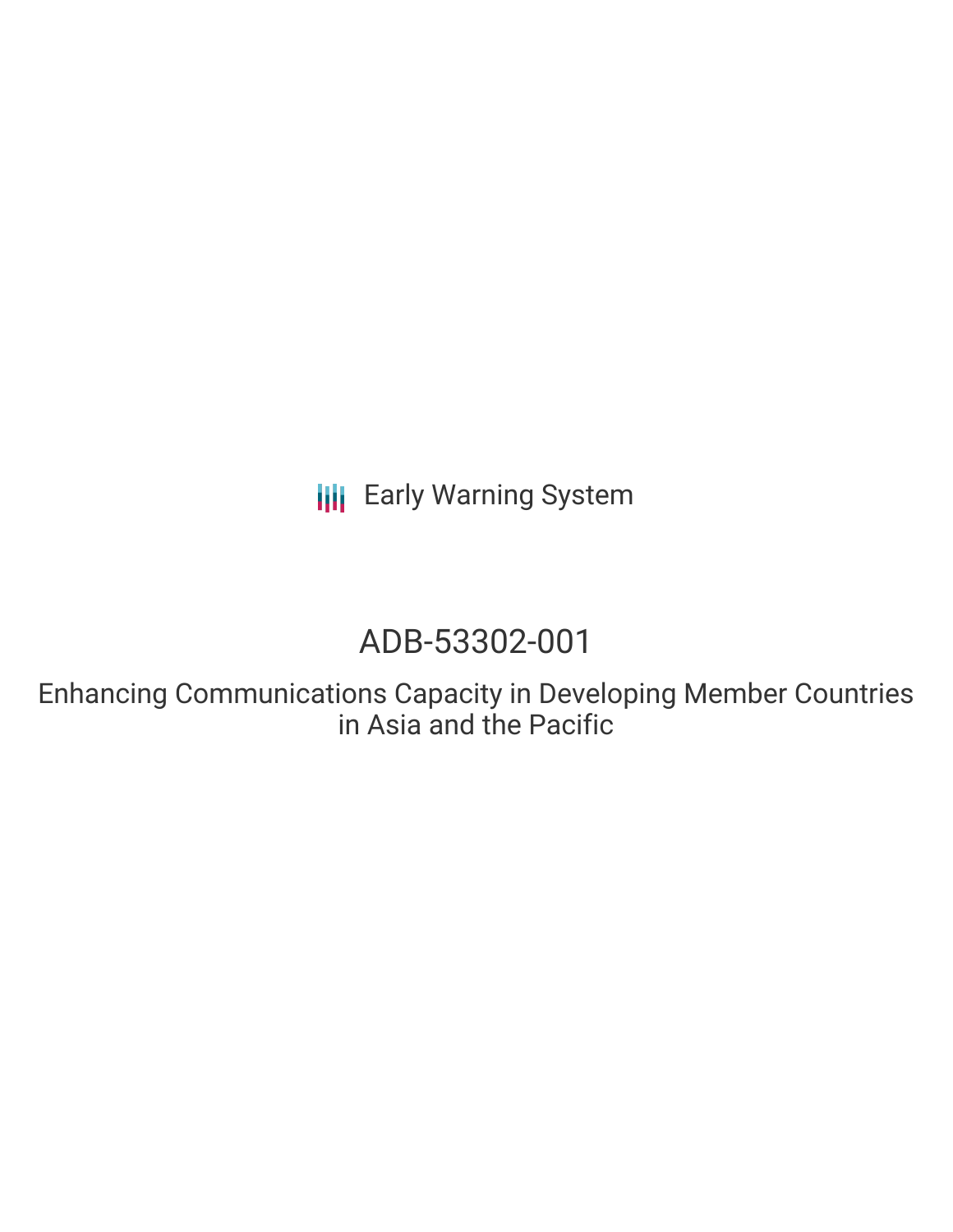

## **Quick Facts**

| <b>Specific Location</b>       | Region-wide                                               |
|--------------------------------|-----------------------------------------------------------|
| <b>Financial Institutions</b>  | Asian Development Bank (ADB)                              |
| <b>Status</b>                  | Proposed                                                  |
| <b>Bank Risk Rating</b>        |                                                           |
| <b>Sectors</b>                 | Energy, Finance, Law and Government, Water and Sanitation |
| <b>Investment Type(s)</b>      | Grant                                                     |
| <b>Investment Amount (USD)</b> | $$0.97$ million                                           |
| <b>Grant Amount (USD)</b>      | $$0.97$ million                                           |
| <b>Project Cost (USD)</b>      | \$ 0.97 million                                           |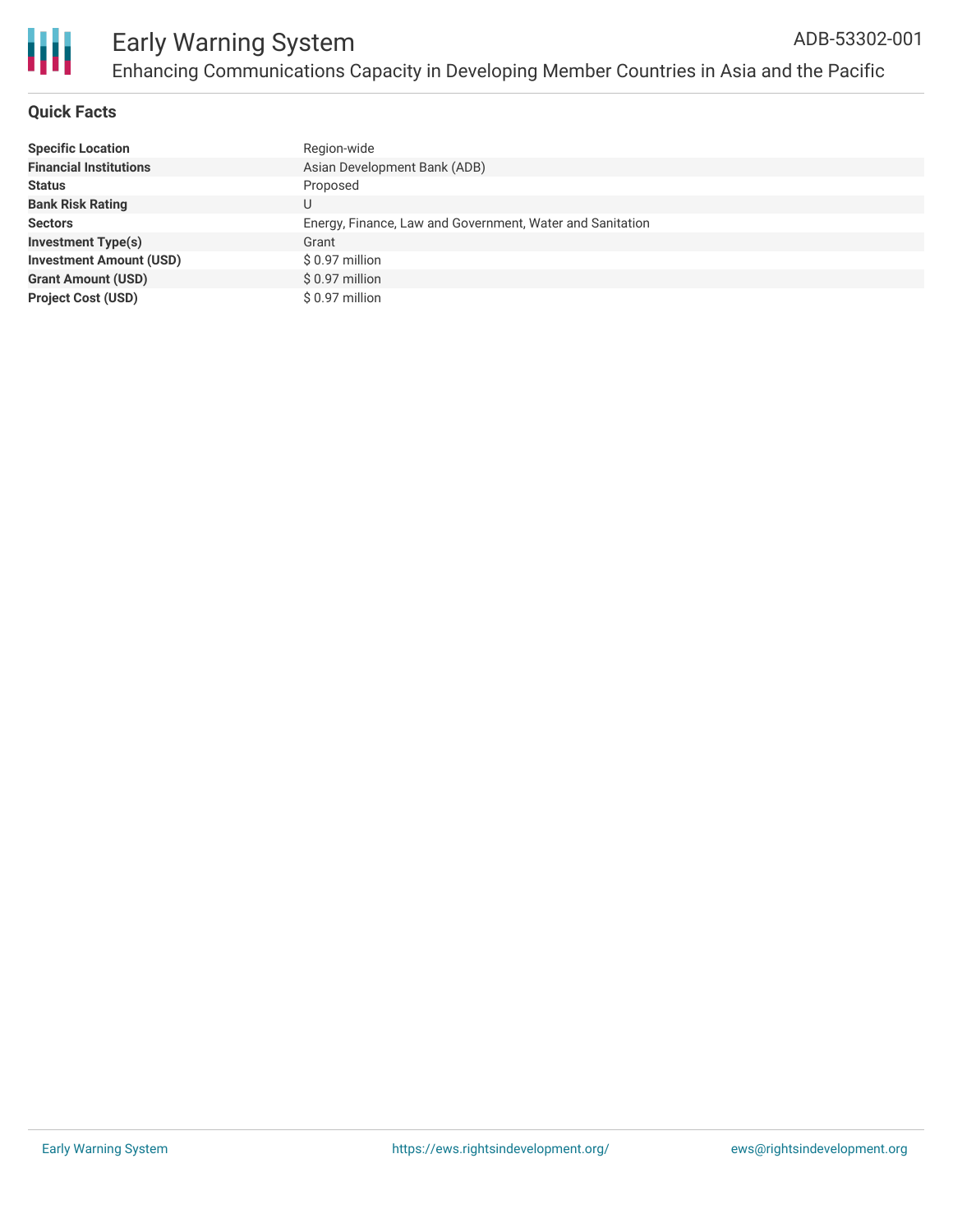

### **Project Description**

According to the bank document, the knowledge and support technical assistance (TA) will support building of communication capacity of developing member countries (DMCs) of the Asian Development Bank (ADB) through a series of communications training programs (Program), co-organized with renowned international media companies such as the Economist, the Financial Times, and/or the Bloomberg. Program will have components on sharing of best practices of localized policy solutions and technologies to achieve the Sustainable Development Goals (SDGs), overall communications strategies to enhance the likelihood of DMCs' adopting their high-priority policy agendas through their collective decision-making process, and how to work with the local and international media to generate the necessary public support for them. Program materials and immediate knowledge outputs of the programs will be further disseminated through ADB's websites.

The project outcome aims to improve communications planning and implementation in participating DMCs.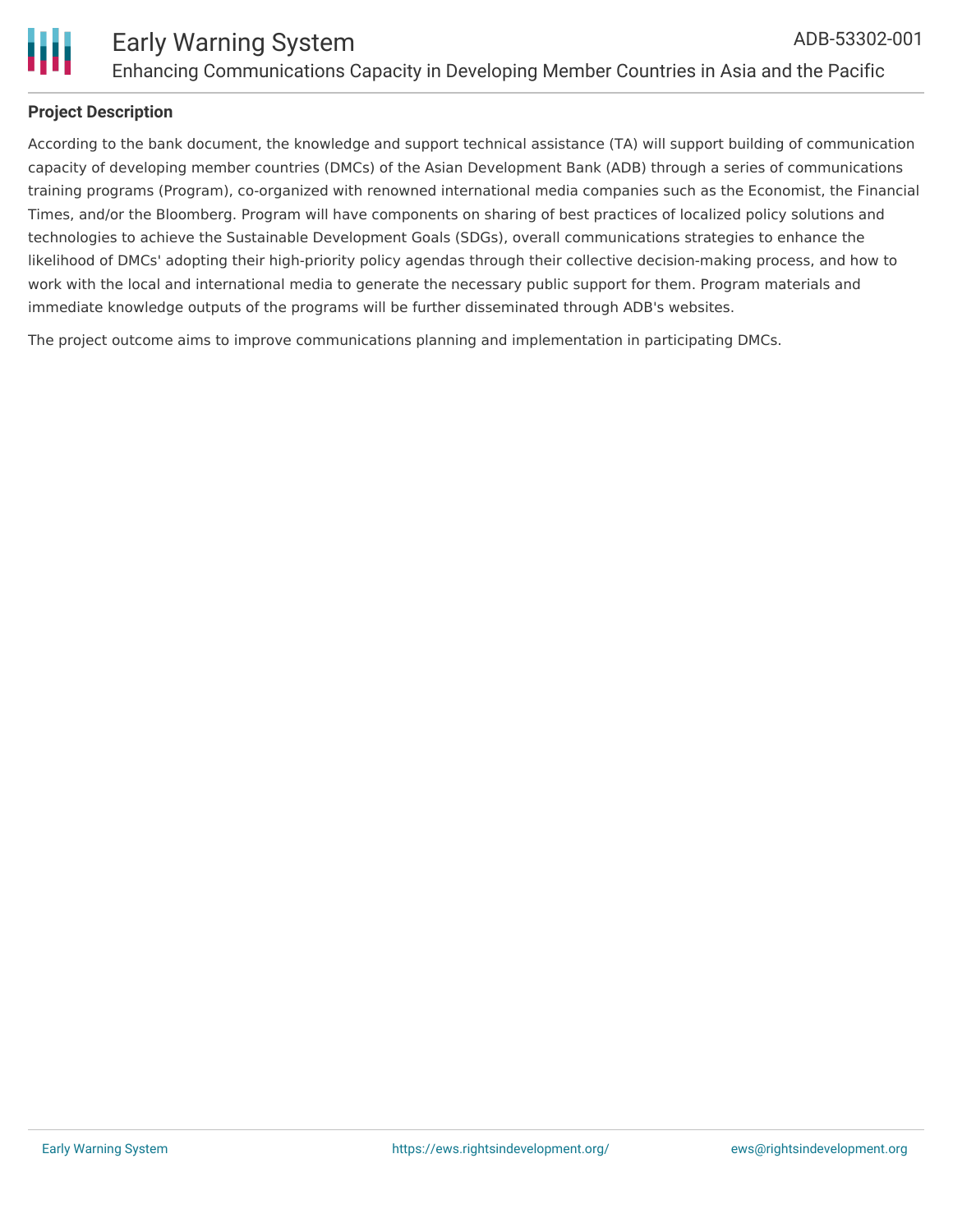#### **Investment Description**

Asian Development Bank (ADB)

Technical Assistance Special Fund US\$ 975.000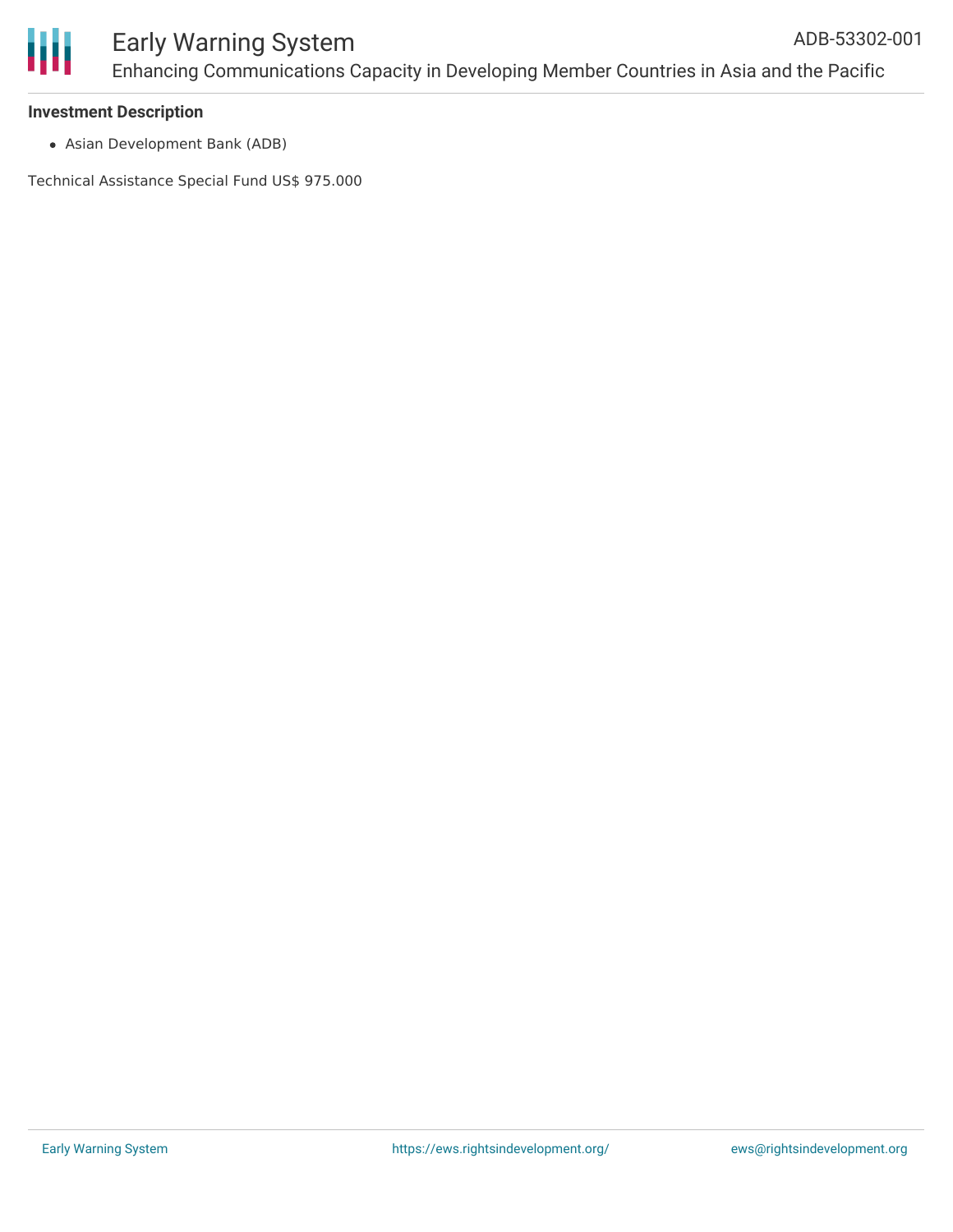#### **Contact Information**

**Responsible ADB Officer:** David J. Kruger **Responsible ADB Department:** Department of Communications (DOC)

**Responsible ADB Division:** DCMD

**Executing Agencies**

**Asian Development Bank** 6 ADB Avenue, Mandaluyong City 1550, Philippines

\*There is no further information being disclosed at this stage of the project\*

## **ACCOUNTABILITY MECHANISM OF ADB**

The Accountability Mechanism is an independent complaint mechanism and fact-finding body for people who believe they are likely to be, or have been, adversely affected by an Asian Development Bank-financed project. If you submit a complaint to the Accountability Mechanism, they may investigate to assess whether the Asian Development Bank is following its own policies and procedures for preventing harm to people or the environment. You can learn more about the Accountability Mechanism and how to file a complaint at: http://www.adb.org/site/accountability-mechanism/main